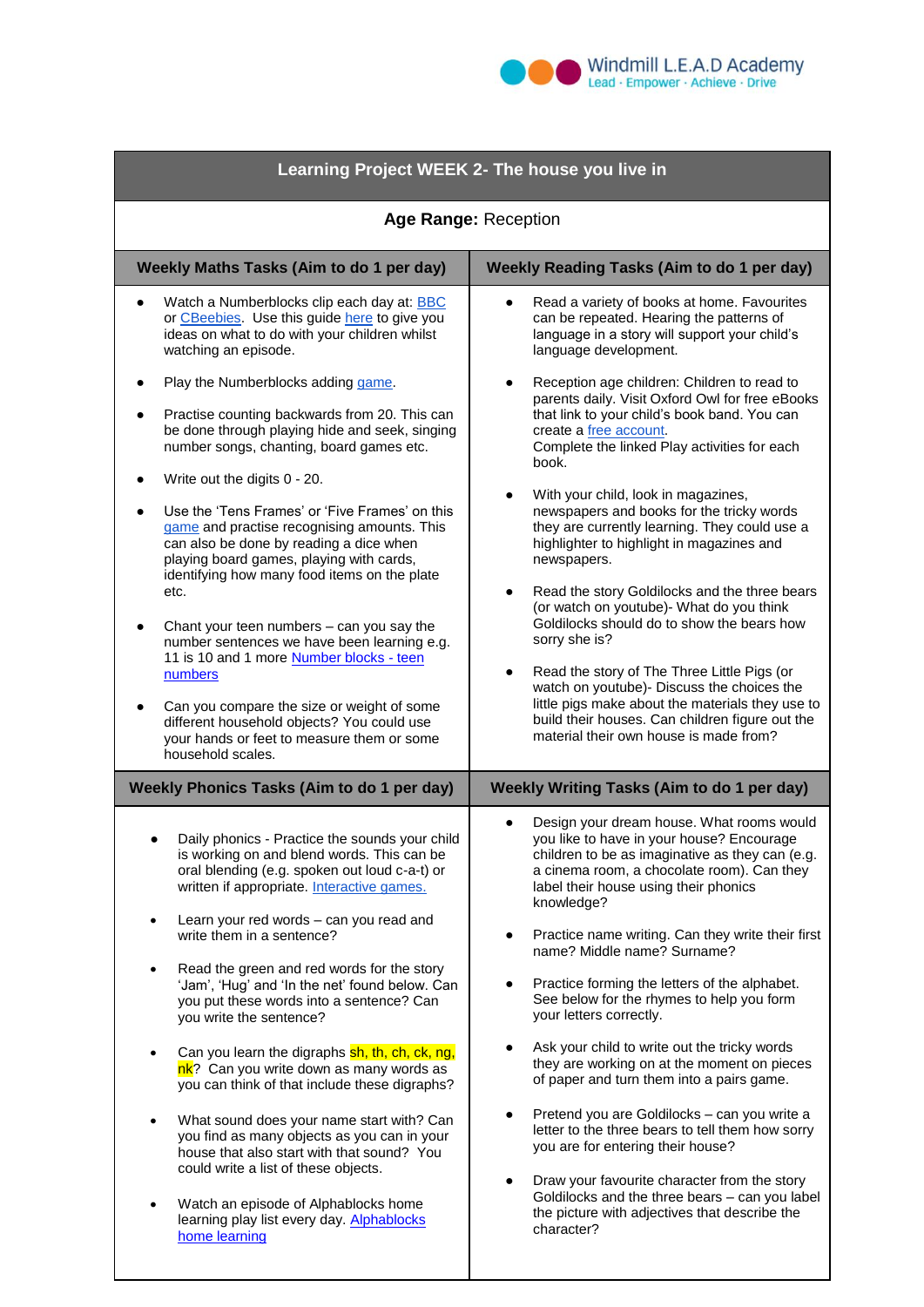#### **Learning Project - to be done throughout the week**

**The project this week aims to provide opportunities for your child to learn more about the area in which they live. Learning may focus on your local area, famous people, key landmarks and links to your city.**

#### The rooms in my house-

- Support your child to create a map or cross section of their home. Can they name all of the rooms? An adult could hide an object in a room and mark where it is on the child's map. Can they use their map to find the hidden object? Label each room using phonics knowledge.
- Gather an object from each room and challenge your child to return them to the appropriate room e.g. toothbrush from the bathroom, teddy from their bedroom.
- Hide objects around the room and describe where it is e.g. "it's under something red" Can your child hide an object and describe where it is for you to find?

#### ● **Go on a numeral hunt-**

- Search for numerals around the house (clocks, books, house numbers, car registrations, oven, washing machine). Can they record the numerals on paper?
- **Find your house on [google maps-](https://www.google.com/maps)** 
	- Explore using google maps to look at your house from above and on street view. Use the arrows to move up and down the road and around your area. Can they find key places e.g. the corner shop, their school, grandparents houses.
	- Search for a house in a different part of the world and discuss how it is similar or different to your own. You could use places children have visited on holiday or search places that are significantly different.

#### ● **Junk model your house-**

- Using old packaging (shoe box, cereal box etc.) support your child to make a model of your house. Can they count how many windows there are and stick on the right amount? Can they write their house number on the front?
- Junk model your dream house. Use materials from around your house to decorate e.g. old wallpaper, fabric, wool.

#### ● **Go on a shape hunt-**

Set your child a shape finding challenge around the house. Ask: Can you find a triangle/ square/ rectangle/ circle in this room? How many can you find? Can you draw all of the circles on one piece of paper, triangles on another etc.

#### **Use construction blocks to build your house-**

- Using lego, duplo, wooden blocks make a model of your house. Can they add in the rooms and doors in the right places? Write labels to match each room on pieces of paper.
- Build your dream house out of construction blocks.

#### ● **Create a furniture collage-**

Using old magazines and catalogues support your child to cut out and stick or sort objects into the room they would belong in. Support your child to use the correct scissor grip using this *guide*.

# **Exploring with your senses-**

- Gather a collection of household objects e.g. fork, cup, toothbrush, teddy bear, book and show your child. Use a scarf/ material as a blindfold and pass your child one of the objects. Can they figure out what it is through touch alone? Give clues if they are struggling. Swap roles and ask your child to give you an object to figure out.
- Explore the textures around your house. Can children find something rough, smooth, bumpy.They could take a wax rubbing of each texture (Lay a piece of paper over the top and rub over with the side of a crayon). You could continue this into the garden.



## **Additional learning resources parents may wish to engage with**

**[Classroom Secrets Learning Packs -](https://classroomsecrets.co.uk/free-home-learning-packs/)** These packs are split into different year groups and include activities linked to reading, writing, maths and practical ideas you can do around the home.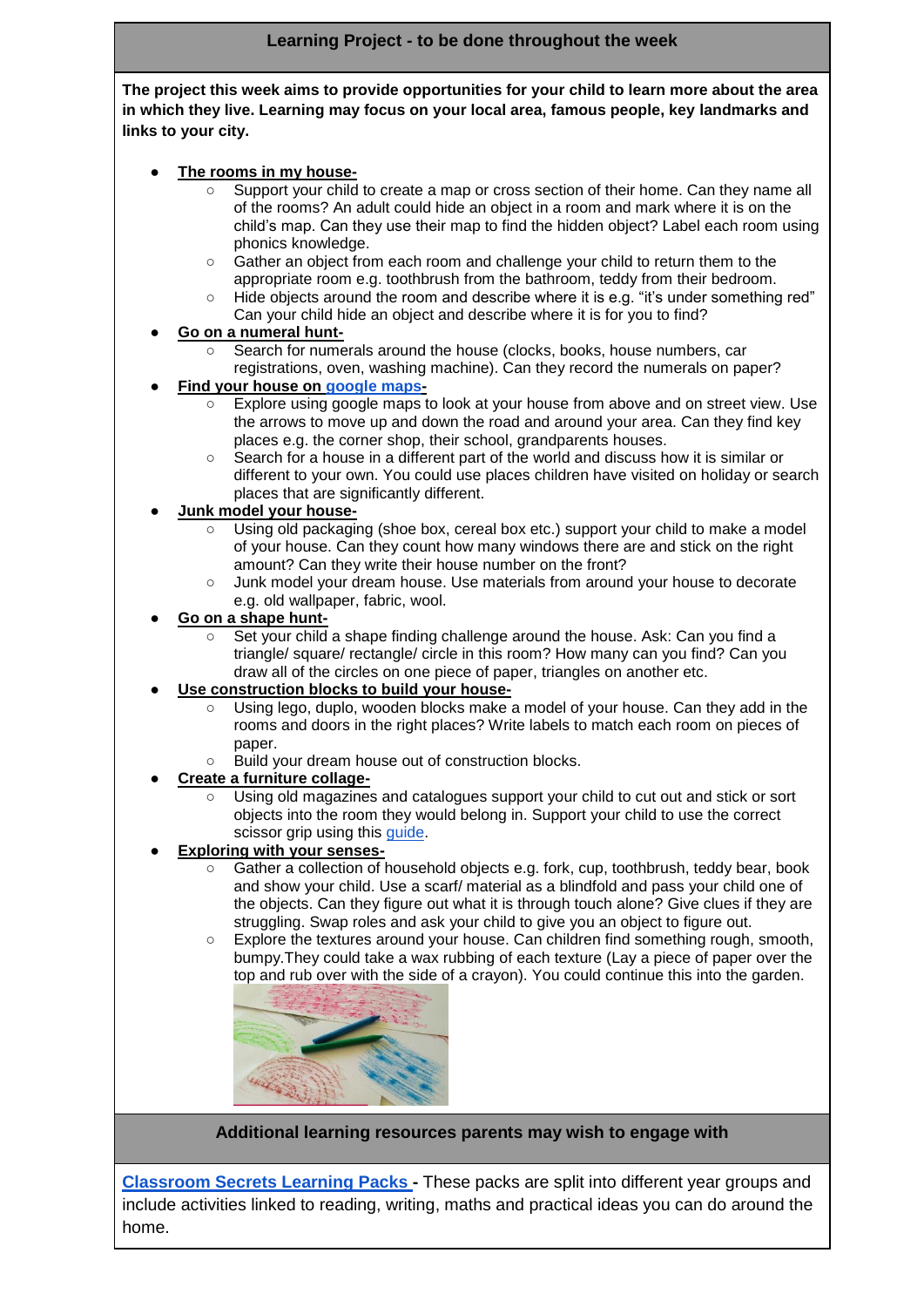**[Twinkl](https://www.twinkl.co.uk/offer/UKTWINKLHELPS?utm_source=promo&utm_medium=email&utm_campaign=England_coronavirus_schools_email&utm_content=offer_link) -** to access these resources click on the link and sign up using your own email address and creating your own password. Use the offer code UKTWINKLHELPS. **[Headteacherchat](https://www.headteacherchat.com/post/corona-virus-free-resources-for-teachers-and-schools)** - This is a blog that has links to various learning platforms. Lots of these are free to access.

# Red words

| $\mathbf I$            | of   |
|------------------------|------|
| the                    | my   |
| $\overline{\text{to}}$ | no   |
| me                     | was  |
| went                   | said |
| look                   | play |
| and                    | all  |
| like                   | I've |
| are                    | come |
| you                    | your |
| be                     | me   |
| he                     | she  |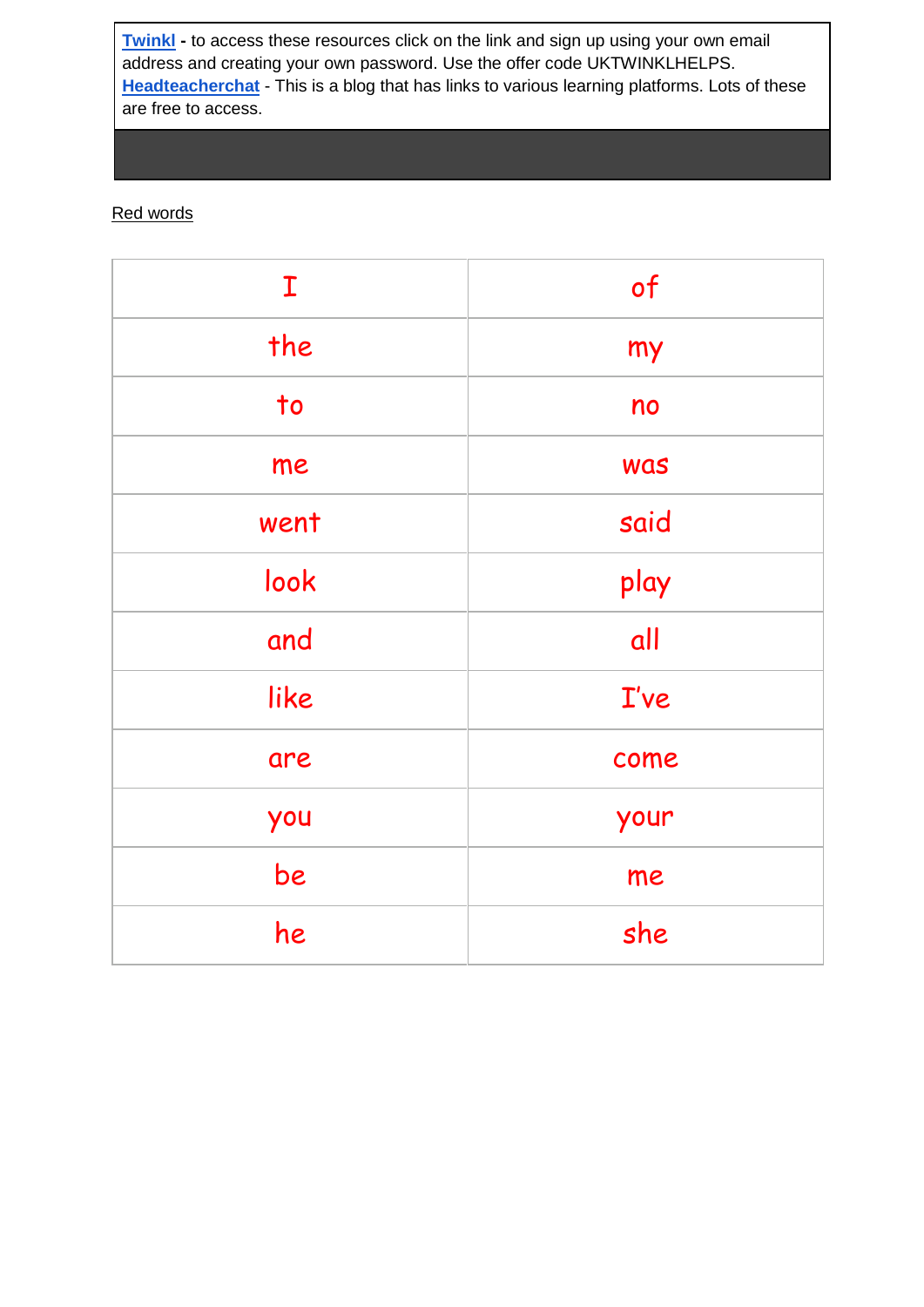| got                    | dish | pot | jam |  |  |
|------------------------|------|-----|-----|--|--|
| leg                    | chin |     |     |  |  |
| $lot \rightarrow lots$ |      |     |     |  |  |
|                        | nf   | my  |     |  |  |

 $Hug$ 

| this | <b>IS</b> | leg | tum |
|------|-----------|-----|-----|
| chin | ted       |     |     |
| my   |           |     |     |

In the net

| have | got | net  | log |
|------|-----|------|-----|
| can  | fat | fish |     |
|      |     |      |     |
|      | the |      |     |

- 1. Can you read the green and red words?
- 2. Can you use these words in a sentence?
- 3. Can you write a sentence using these words?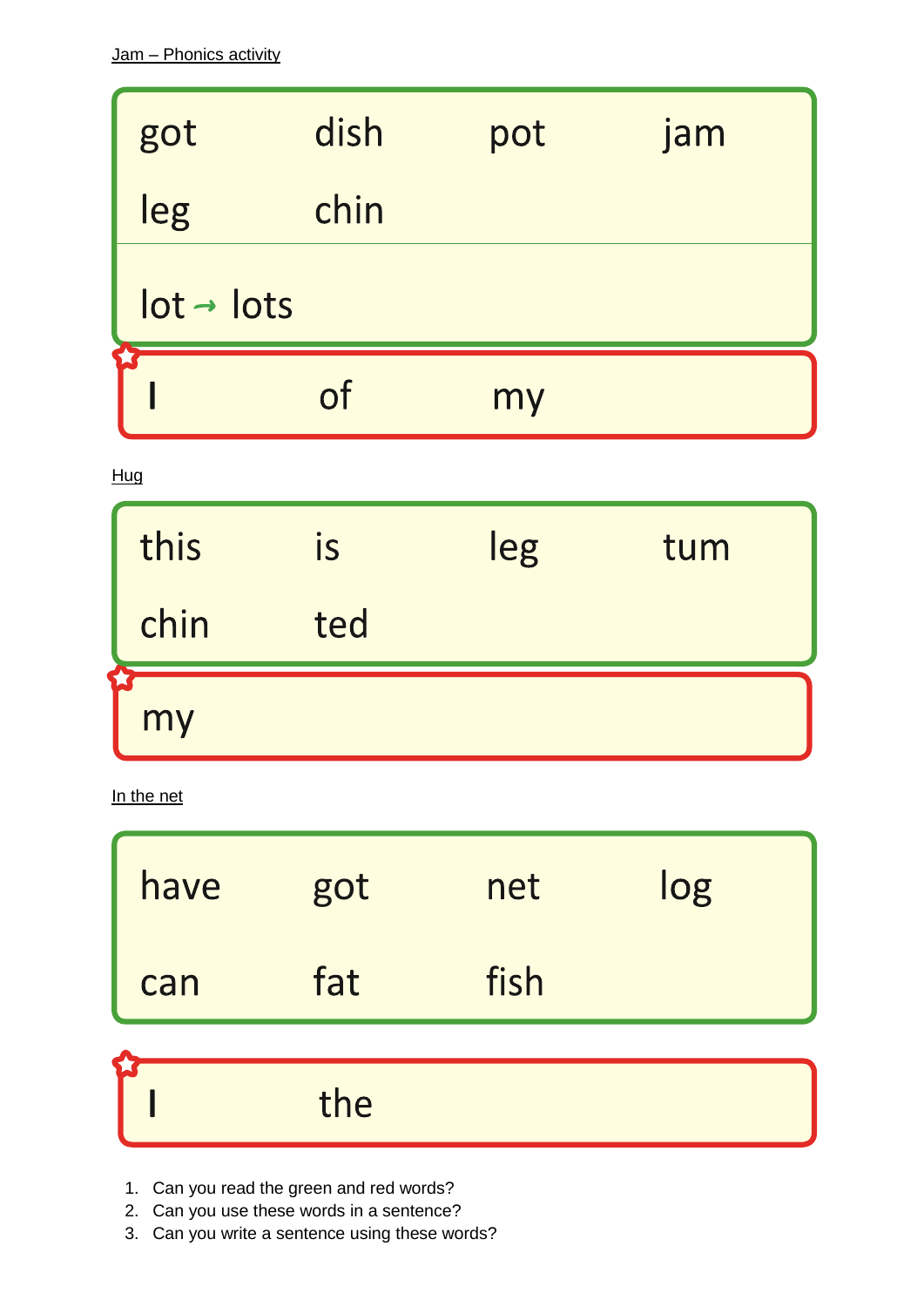# Rhymes for letter formation - taken from Read Write Inc.

| a                                                                  | b                                                     |                                                          |                                                                            |                                                                         |                                                    |
|--------------------------------------------------------------------|-------------------------------------------------------|----------------------------------------------------------|----------------------------------------------------------------------------|-------------------------------------------------------------------------|----------------------------------------------------|
| Around the apple<br>and down the<br>lear.                          | Down the laces to<br>the heel and<br>around the toe.  | Curi around the<br>caterpillar.                          | Around the<br>dinosaurs bottom,<br>up his tall neck &<br>down to his toes. | Lift off the top<br>and scoop out the<br>egg.                           | Down the stem<br>and draw the<br>leaves.           |
| g                                                                  |                                                       |                                                          |                                                                            |                                                                         |                                                    |
| Around the girls<br>face, down her<br>hair and give her<br>a curi. | Down the head,<br>to his hooves and<br>over his back. | Down the body<br>and dot for the<br>head.                | Down his body,<br>curl, dot for his<br>head.                               | Down the<br>kangaroo's body<br>tail and leg.                            | Down the long<br>leg.                              |
| m<br>m                                                             | n                                                     | Ο                                                        |                                                                            | Ü.                                                                      |                                                    |
| Down Maisie.<br>mountain.<br>mountain.                             | Down Nobby and<br>over his net.                       | All around the<br>orange.                                | Down the pirates<br>plait and around<br>his face.                          | Round her head.<br>up past her<br>earning, down her<br>hair, and flick. | Down the robots<br>back and curl over<br>his arm.  |
| S                                                                  | t                                                     | u                                                        |                                                                            |                                                                         | х                                                  |
| Slither down the<br>snake.                                         | Down the tower.<br>across the tower.                  | Down and under,<br>up to the top and<br>draw the puddle. | Down a wing, up a Down, up, down,<br>wing.                                 | UD.                                                                     | Down the arm<br>and leg, repeat<br>the other side. |
|                                                                    | z                                                     |                                                          |                                                                            |                                                                         |                                                    |
| Down a horn, up a Zig-zag-zig.<br>horn and under<br>head.          |                                                       |                                                          |                                                                            |                                                                         |                                                    |

# Use these rhymes to help you to form your letters correctly